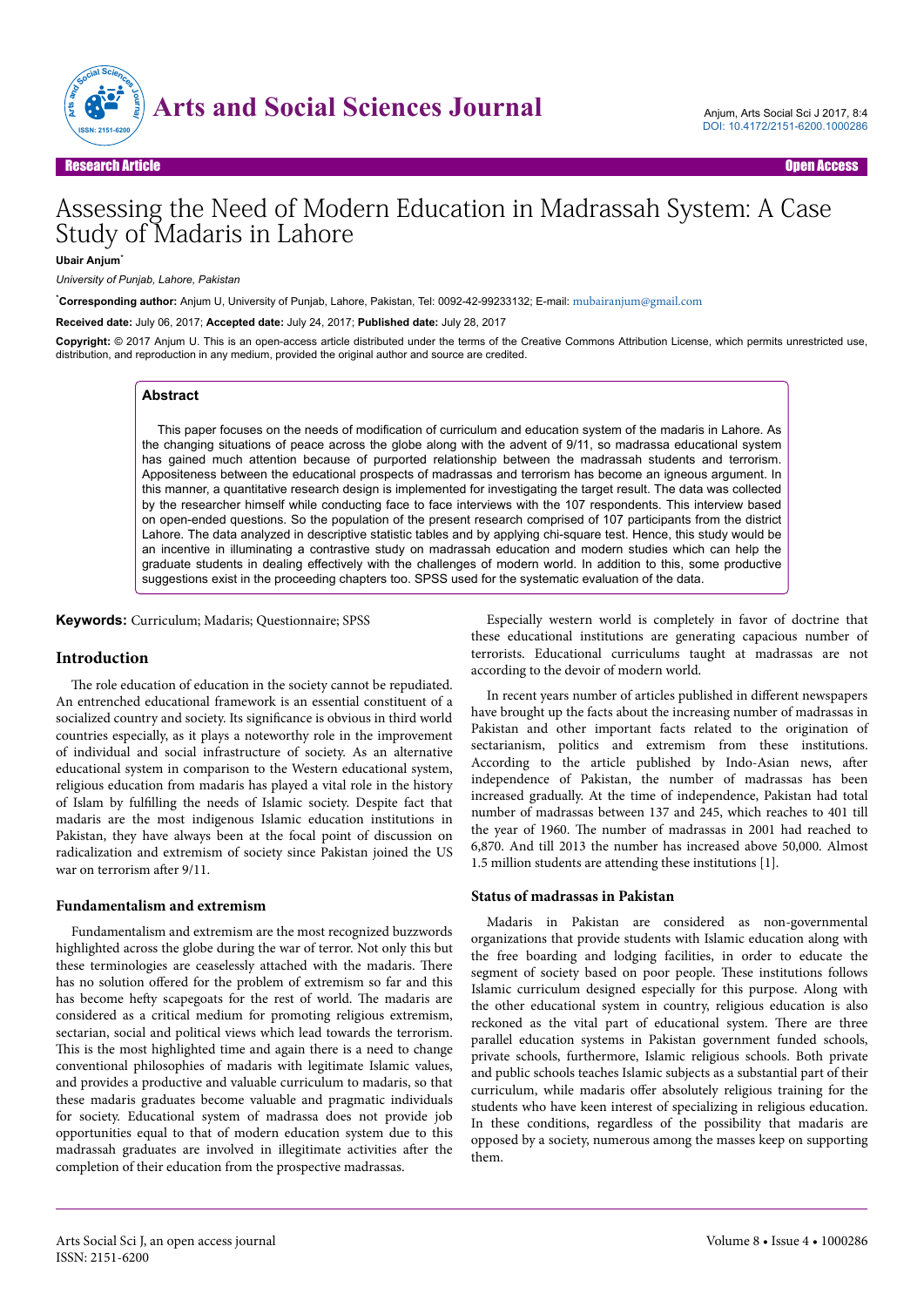It can be stated clearly that the concepts about the characteristics and nature of the madrassah are deviated from their original over the certain period of time. At earlier times of Islam, madrassahs were the origin of Islamic education and knowledge. Not only this but other subjects related to modern sciences like astronomy, physics, mathematics, chemistry etc. have also their research roots in these madrassahs. However, with the downfall of the Islamic civilization these institutions also gradually lost their academic excellence. Muslims in the Indian subcontinent associated with the madrassa tradition, but with the advent of the modern colonial education system, these institutions are only restricted to the religious domain. These institutions did produce some eminent religious scholars in the subcontinent, such as Allama Shibli Naumani, Maulana Altaf Hussain Hali and Sayyid Suleman Nadvi. At the same time, however, they were "involve in segmenting religious thought into different disciplines and in narrowing the vision of many who passed through this process of defining religious believes" [1].

## **Terrorism vs. Madaaris**

International focus on countering terrorism and extremism has created a new level of debate about the role of madaris. Нousands of research papers, news articles and essays are published across the world, which discusses the roles of madrassah education in the domain of promoting violence and terrorism. Authors [2] discuss that the Ulema (religious instructors) of various schools do not have a consistent approach about the syllabus and financing of madaris. Нese distinctions are profoundly established in the, in the light of the fact that teachers and students of madaris belongs to the various fragments of society". He additionally highlights that some madrassas have left their original duties of giving religious education to the students and are imparting their extremist views anticipating their own school of thought, which in returns increases the threat of terrorism.

Authors [3] recognizes that the educational curriculum of madaris is decrepit and these madaris promotes sectarianism by discrediting believes of people from other sects.

Authors [4] discuss the historical perspective of reforms applied for madaris. Нis research contains some significant data related to these educational reforms. Study presents the reforms applied on Indian madrassa that can be taken as a role model for the rest of world. Нe author [5] accepts that a segment of the Ulema additionally supports educational reforms with a specific goal of adjusting themselves according to the needs of modern world. He believes that the religious and social administrations of the madaris ought to be recognized by the government bodies and specific roles should be assigned to all of them in order to retain peace in the society.

## **Curriculum of Madaris**

The best way to deal with military related controversy against Madaris is to make better choices about the educational curriculums. Madaris are not necessarily the dens for terrorists; instead there are many other main stream institutions which are hubs for terrorists [6]. Different educational perspectives of madaris education and their effects on the society are highlighted in a book written in the Urdu language. Нis book endeavors to satisfy the prerequisite of understanding the continuous procedure and patterns of changes in religious institutions on the premise of gatherings with the government and the immediate observations of fifty-six people leading religious education institutions across the Pakistan, belonging to different school of thoughts [7].

## **Purpose of study**

The paradox lies in the fact that in a country where the literacy rate is as low as 40%, madrassas contribute to enhance literacy rate in the most impoverished regions of Pakistan. Students from rural areas which are living below poverty line are interested in getting admission in madrassas as they do provide food, shelter, and clothing, but do not enable them to break the cycle of exclusion and poverty as they exclude them from mainstream education, and economic activities of country. Madrassa beneficiaries are economically, socially, and educationally alienated from the working domain of society. Madrassa education thus hinders economic development of the state by alienating youth from participating productively in the economic and social development spheres.

## **Significance of the study**

Madrassah education is a symbol of religious unavoidable affiliation of Muslims. Нis study aims to focus on the role of the curriculum of the madaris education and need of changings in it. Нese reformations consist of a lot of prolific modifications which are substantial in coping with the modern world.

# **Objectives of the study**

- 1. To what extent there is need of modern education in madaris.
- 2. Whether or not the curriculum of the madaris education system need amendments.

## **Research questions**

- 1. Why is there need of modern education system in madaris?
- 2. What type of amendments recommended in the curriculum of madaris education in order to cope with the modern world?

# **Limitation of the study**

As this research emphasises on the need for modern education in madaris of Lahore and modification in the existing curriculum. Hence, the researcher focused only on these two domains because of a shortage of time and resources. Other areas related to madaris education is still vacant for future studies.

# **Literature Review**

In the previous section reveals that most of the authors have only focused on the very few issues related to the madaris. Нere is some work which annotates the educational system of madaris, but these studies do not confer prevalent challenges and problems faced by them. Different reforms are implemented on both national and international level to resolve these issues, but the problem is still unsolvable. An investigation based on essentialist hypothesis and assumptions, outdated apprehension, and fallacies have further obscured the subject. In Pakistan, the madaris are envisaged as a substantial source of wisdom where two million students are getting an education. It is the responsibility of the society and state to discern the structure of madrassa education and to put more efforts for its augmentations by considering the obligation of the hour. So in this perspective, this study is conducted to find out the space for the induction of science and modern education in the existing madaris [8].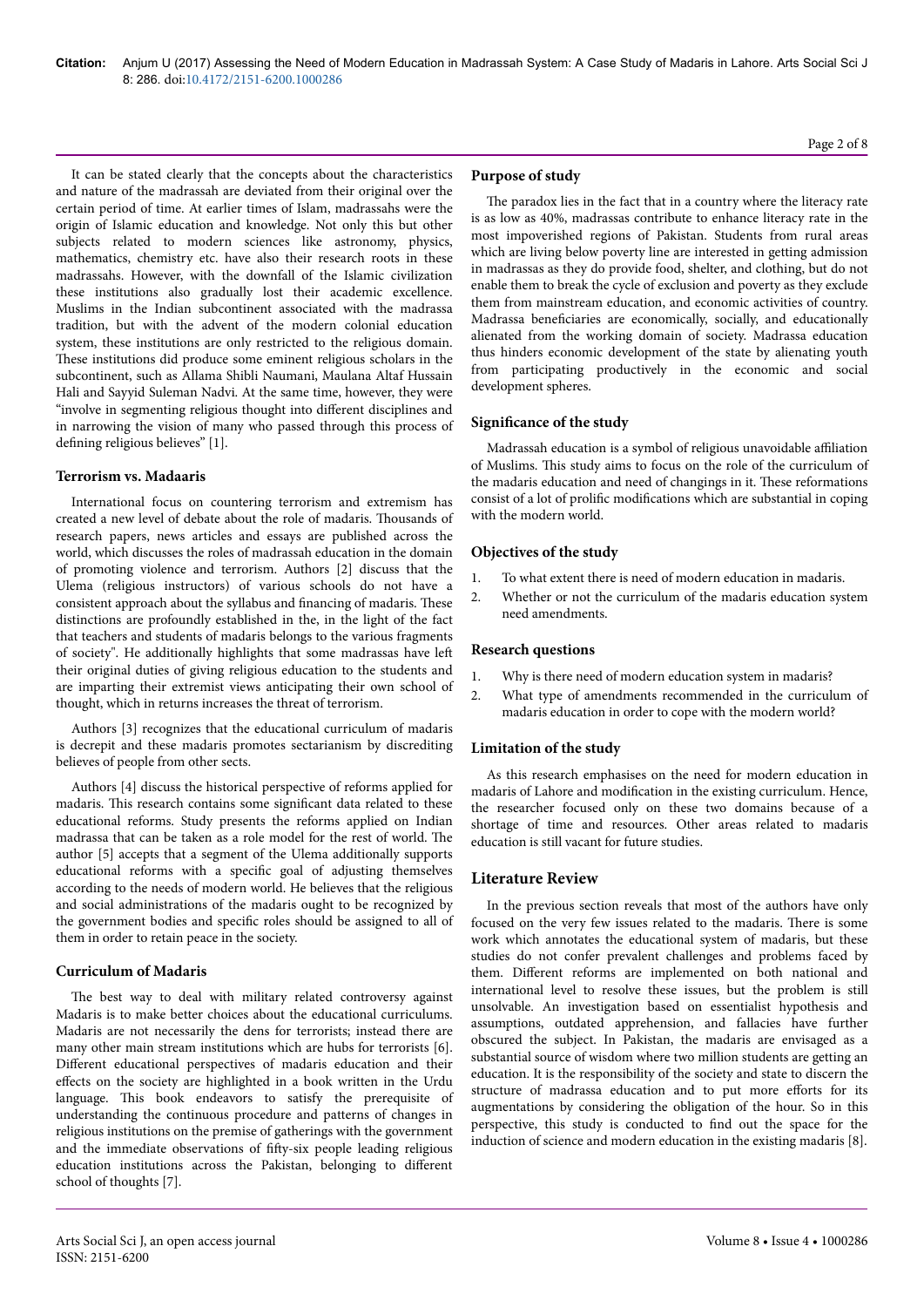#### **Educational system of Pakistan**

As a developed country, Pakistan has a very low literacy rate. According to the report of UNDP published in 2013, Pakistan is ranked at 146 in education among others [9]. In the context of Pakistan, another reason for the adoration of madrassah education is the absence of concrete infrastructure for the schools and educational institutions. Furthermore, the presence of government schools transcendently in the rustic territories of Pakistan has likewise depreciated the educational system of the country. So overall these educational institutes are not able to provide education to the people in these rural areas. Нere is a high drop-out ratio of children from schools in Pakistan. Some of them quit the formal education in fifth grade during school. While others leaves school at tenth grade and this process keeps on going at different educational levels. The financial reason is a major cause that contributes towards this. Students are more interested towards procuring a living for their family instead of gaining a formal education. In Pakistan, positive momentum of educational sector is hampered by a number of issues like immaterial budgetary allotments for the education sector, fewer enrolment rates, altogether high dropout rates, and intense local and gender discriminations [10]. Intensifying the circumstance are issues of dissimilarity in getting to and cooperation 'by social class (poor versus rich), are of living areas (urban versus rural) and gender orientation [11]. People involved in the politic are from an affluent and elite class which are not aware of basic needs of the lower class and their substantial problems. And also they believe that educational infrastructure will give awareness to the people so they should not be educated, in this way that they can never be well aware of their interests.

The statistics about the Pakistan education gives intimidating figures about the literacy ratio. Out of seventy million children, only forty percent are enrolled in school (ages between five and nineteen). Due to the worst infrastructure of government schools, madrassa education is the only pragmatic option for a large number of children from poor class as the private schools do not provide any support to this huge group of students. In addition, enormous learning crevices exist amongst government and private educational infrastructure, the private ones performs much better in academics [12]. But common man belonging to the lower class of society is not able to pay the fees of these schools due to financial crisis among the society [13].

#### **Madaris - A historical overview**

Madrassah is an Arabic word meaning school or Islamic educational institution. In Islamic history, madrassahs were the major source of religious and scientific learning, especially between the 7th and 11th centuries, producing luminaries such as Alberuni, Ibne-Sina, AI-Khawarizmi and Jabir Ibne Hayan.

Schools in Damascus and Baghdad are comparable to greatest contemporary educational intuitions. During the Abbasid period (750-1258 AD), a need for designing an effective educational system is considered, in order to fulfill the administrative requirements of the muslim empire. Because of these reasons madaris are developed as a separate educational institution. Нe first madrassa was established in Morocco [14].

The curriculum taught in madaris incorporated the teaching of Hadith and Quran with expanding accentuation on fiqh. Нe knowledge of fiqh is considered compulsory in order to trained people for the justice courts. Нe subjects of science, medical and astronomy

were also taught in these madaris. Afterwards, Muslim rulers established madaris in different areas. This educational system was brought to Indo-Pak by Turkish rulers. And the implementation of these madaris brings a huge socio-political change on the soil of indo-Pak [15].

#### **Relationship between Madaris and Islamisation**

In the context of Pakistan, it can be distinctly stated that the tale of its legislative issues since the independence is one of an explicit quest based on the self-interests of Pakistani ruling communities. Нese ruling elites have masked their own interests in the form of religion. The strategy of this class is to represent Pakistan as an ideological state based on Islamic religion but not a democratic state [16]. In Pakistan, different constituents of Islam have played a vital role in shaping the structural view of Madrassahs. Islamisation can be essentially characterized as a procedure in which "religion" became a shelter and encompassing supreme force for living. Islamisation consists of administrative practices along with the official and lawful activities through which people spend their lives. Islamisation has turned out to be pretty much synonymous with the governmental issues of administration survival in Pakistan [17].

The relationship between Islamisation and madrassah education is based on both complementary and supplementary grounds. Religion is the vital additive of Pakistani cultural identity and social legacy, the instructive framework of madrassa education conveys the obligation to extend and reinforce this legacy [18].

Islamisation can be viewed as one reason behind the expansion of the madrassah educational system in Pakistan. Also, in the meantime, madrassah as a free unit of education adds to the movement of Islamisation through its philosophy and supporters.

#### **Madaris educational system in Pakistan**

Pakistan has basically three types of different educational systems as mentioned:

- 1. Public School system
- 2. Government School system
- 3. Madrassa system

Madaris in Pakistan are divided into five categories depending on the types of sects. Each madrassah has its own board or Wafaq. Each board has its own educational system and different administrative policies. All of these madaris are a member of Ittehad Tanzeemat Madaaris Deenia (ITMD), which is an administrative organization for all madaris, established in 2003. Нe five types of madaris are following:

- 1. Tanzeem ul-Madaaris (Barelvi)
- 2. Wafaq ul-Madaaris al-Arabia (Deobandi)
- 3. Wafaq ul-Madaaris al-Shia (Shia)
- 4. Wafaq ul-Madaaris al-6alafia. (Ahl-e-Hadith)
- 5. Rabita ul-Madaaris al-Islamia (Jama'at-e-Islami).

Barelvi, Deobandi, Shia and Ahl-e-Hadith are considered to be the sects on whom these madaris are based on. While Jama'at-e-Islami do not belong to any particular sect.

Madrassas have their own curriculum which is one of the unique parts of Pakistani education systems. Madrassas in Pakistan serve to provide educational service to the most underprivileged rural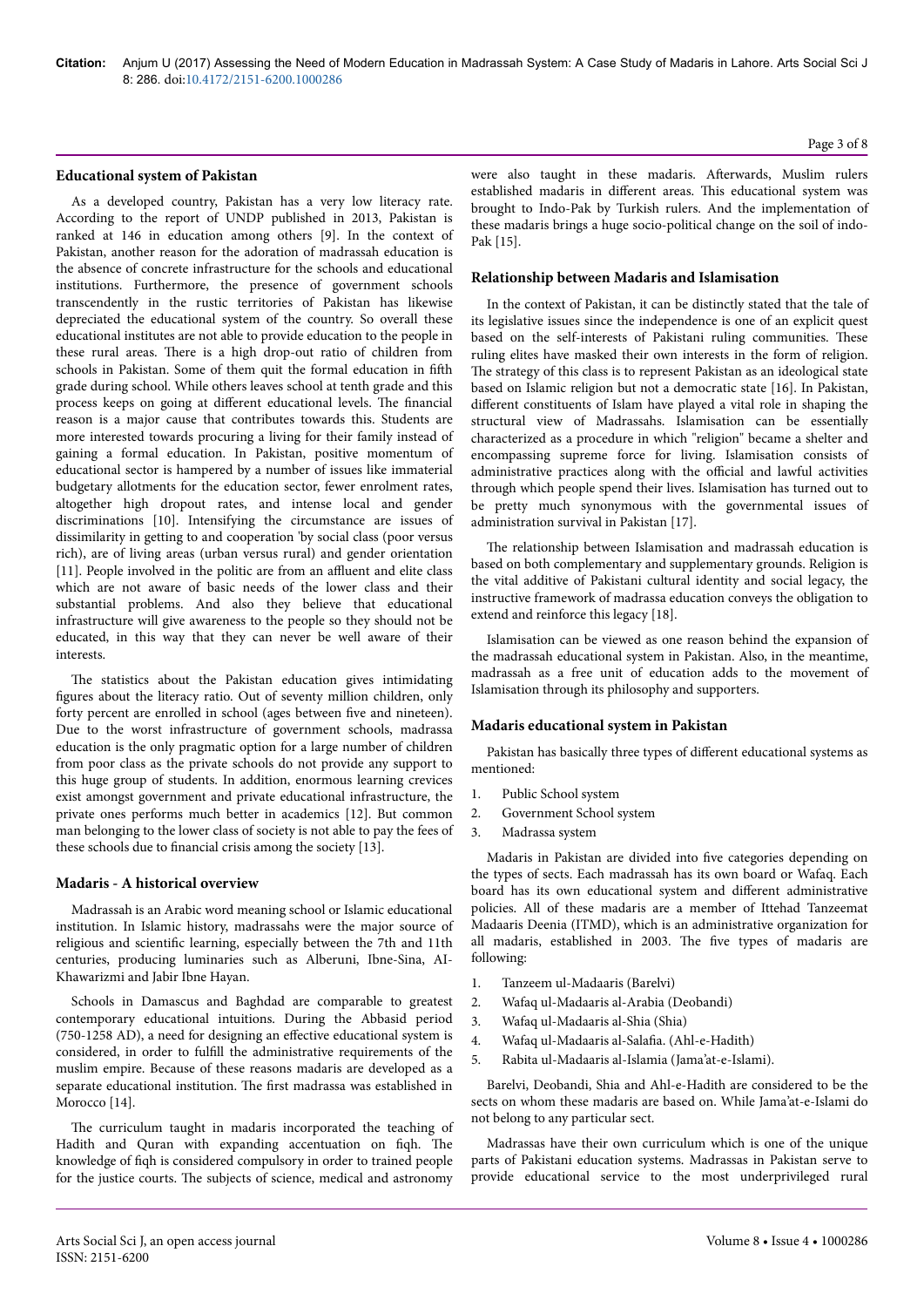communities. Because of their centuries old curriculum, their contribution to the socio-economic development of Pakistan is largely insignificant. Нey are teaching debilitated curriculum divided into two categories named as Uloom Aliya (sciences and Uloom Aliyya (Arts). Нe first category contains the Hadith, Fiqh and Quran. Нis first category is compulsory to study for students. Нe Second category which is based on Arts is quite flexible, but the method used to teach these subjects are burdensome and boring. Нe curriculum used for teaching Uloom Aliyya is based on the old philosophical logics which are imprecise and fuzzy. Due to which madrassa students lack modern knowledge and professional skills, which do not allow them to participate properly in various activities based on the economic development and policy. Нere is contemplative requirement to add subjects like Political Science, History, Economics and comparative religious studies in the curriculum of madrassa education. Religious scholars like Allama Shibli Numani has shared their concerns about the needs of modern curriculum integration with the old curriculum a century ago [19].

## **Reasons for popularity of Madaris**

In all those areas where public educational infrastructure is either practically not implemented or is unable to fulfill educational needs of society, madrassas serve to provide an alternate source of education. Another major reason for the popularity of madrassas in Pakistan is that majority of families living below the poverty line cannot even afford the diminutive fees they charge. Madrassas also offer other propensities like free shelter, food, school books, clothing, and in some cases even a diminutive stipend. A large number of madrassas are located in the rural belt of northern Punjab. Most of them have plenty of funds at their disposal in terms of zakat and external funding from Saudi Arabia [20].

## **Students in Madaris**

During the Sultanat and Mughal periods conventional madaris attract students from all social classes but now these madaris consider only the lower class students, the proletariat, and the poor with few exceptions. Нis change of criteria in selection of students has changed largely the standard of education in these madaris, and now this curriculum is no longer considered as the effective medium to provide the standardize and modern education. Нe education system of Muslim countries portrays inflexible dualism between customary madaris and modern school systems, it is important to notice that a large number of families send one of their child to madrassa and the rest of standard schools.

As compare to the madaris located in rural areas, the students in madaris in other cities of Pakistan also belongs to rural areas. Students that are studying in the madaris of Karachi belong to different parts of the country representing all the districts. Students from Pashton families are always outnumbering as compare to any other background [21]. The students that graduate have ages between 17 and 27 years. The girl students of madaris are younger as compare to the boys. Reason for age difference is that, their course duration is shorter than boys.

Madaris with more funds attracts more students belonging to different community background. Admission process of a conventional madaris is quite informal. Some of them have an entrance test while most of them are very flexible about the admission process. Larger madaris have specific dates for admission application; usually these are after the Islamic month of Ramzan [22]. The schedule of admission is advertised through wall posters and leaflets. In case of smaller madaris, the procedure of getting admission is very simple and student can get admission at any time within a year. Smaller madaris do not have enough budgets to advertise about their admission opening schedules. Most madaris have an open policy for admission with no adamant entrance requirements.

## **Critical aspects of Madaris**

About 50% of these madrassas are located in the rural and urban areas of Punjab. Нe curriculum of madrassas is generally perceived as promoting sectarianism, intolerance, and violent attitudes amongst its students. Sectarian politics has increased domestic feud among various Islamic sects, with considerable security implications for the country. Another important criticism against madrassah education is that it has little or no bearing about the modern needs of the society. Нerefore, it is extremely important to explore the system and consequences of this type of education [22].

According to the National Education Policy Pakistan, madrassa education system is a different system running in parallel to the public and private educational systems. It is further recognized by the education policy that different education systems with different curriculum causes many controversies in society. Exclusively, based on the sectarian and political grounds, there are four other different types of madrassah oriented educational aspects with conflicting doctrines.

Most important question that arises is how the educational system of these madrassas can help the students to deal with the challenges of modern world by using their religious education. Is there any method to add modern education in the curriculum of these institutions and if yes then how many institutions are willing to do that? Madrassa system of education is not able to overcome the gap between the modern needs of world and the curriculum taught (Table 1).

| <b>Provinces</b>   | <b>Registered Madrassas</b> | <b>Unregistered Madrassas</b> |
|--------------------|-----------------------------|-------------------------------|
| Punjab             | 7,303                       | 6,479                         |
| Khyber Pakhtunkhwa | Not mentioned               | 4,135                         |
| Balochistan        | Not mentioned               | 266                           |
| Sindh              | 6503                        | 3087                          |

Table 1: Madrassa system of education in different provinces in Pakistan.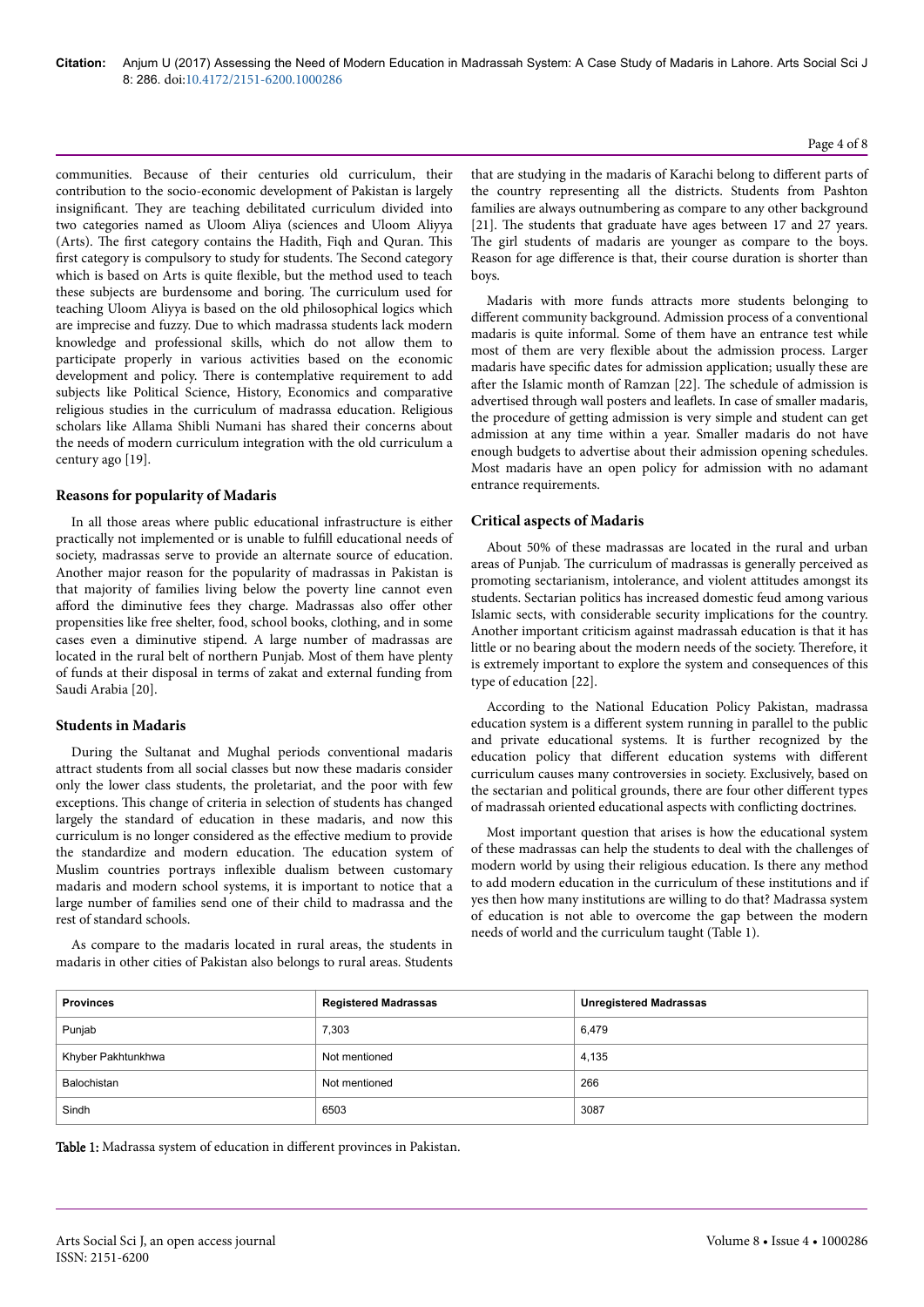However it has been observed that madrassah system of education has not been incorporated with modern educational prospects. Also madrassa organizers oppose the modernization of curriculum because of communication gaps and misunderstanding. On the other hand madrassa system of education is against terrorism and extremism but because of lack of modern technology they are not able to communicate their apprehensions to the rest of world.

## **Reforms of government of Pakistan**

After 9/11 many aspects of madrassa education has come in to lime light due to which Pakistan has remained under high pressures from the Western world. Different ignored dimensions of Madrassa educational system predicts that few of them are deviated from their substantial responsibilities and are involved in terrorist and anti-state activities. To overcome these issues, government has intended to bring flexible reforms in the educational systems of madrassas. Large numbers of reforms are required in order to register all these madrassahs with the government. Нere are still number of madrassahs which are not formally registered with government of Pakistan. National Action Plan (NAP) has been placed for the purpose of Madrassa registration. Almost forty to fifty percent of these madrassas are not registered according to the statistics presented in different reports. Because of this reason it's easy for these institutions to get involved in the terrorist activities.

Government of Pakistan has initiated several mechanisms to integrate madrassas with the mainstream formal education system, since both systems are running in parallel to each other with minimal or no similarity. Religious madrassas are autonomous institutions their curricula are developed independently "in consultation with their scholars and ulemas".

The government of Pakistan selected a working group for developing measures to facilitate integration of the two systems. In August 2001, Pakistan Madrasa Education Board (PMEB) has been created by government for establishing and regulating the madrassas, under the Pakistan Madrasa Education Board Ordinane, 2001. Нe mandate of PMEB was to build up model madrasas and to manage and affirm conditions of existing theological colleges on the suggestions of its Academic Council. Нe PMEB affiliates the already existing madrassas in the private sector. Нis affiliation was provided as a motivation so that madrassah also focus on the modern curriculum. The significant work of PMEB's huge is the foundation of three model madrassas, two in Sindh (Karachi and Sukkhur) and one in the Islamabad.

The reforms produced by the reform board contends that disparate curriculums are being used by various madrassahs in the country; "the variety of curricula leads to variety of output and sectarian groupings.

The faculty of each madrassa institution has different qualification and expertise. Some of them are equipped with highly qualified staff with special teaching expertise while the others do not meet these standards. The curriculum variation coupled with faculty differences may cause quality degradation. Нe working group on madrassas proposed the certain reforms to align educational system of madrassas with the needs of the modern society. Нese reforms also highlight that administration of most madrassas is not willing to support the reform efforts. Any policy action taken from government is considered as threat to their independence. Following are the madrassa reforms proposed by the working committee.

- Teaching of English, Economics, Mathematics and Pakistan Studies at Secondary level in 150 outstanding madrassahs.
- Teaching of English, Economics, and Computer Sciences at Intermediate level in 200 outstanding madrassahs.
- Training one thousand teachers in formal education through Workshops.
- Equipping libraries of 70 madrassas with modern books.
- Teaching English, Math's, General Science and Social Studies in 3000 madrassahs at secondary level for integration of their system with formal education system.
- Teaching English, Economics, Pakistan Studies and Computer Science at Higher Secondary level in 2000 madrassahs.
- To provide 10 computers and 2 printers each to 200 madrassahs for teaching Computer Science at higher secondary level in 2000 madrassahs and equip their computer lab.
- To equip libraries of 5000 madrassahs through reference books, furniture, etc.
- To impart training to 2000 teachers of 5000 madrassahs to update their knowledge and teaching experience in the formal subjects through two week duration workshops in different parts of the country.
- To provide a vehicle to each institution for providing facilities of pick and drop lo their institutions.

These reforms also suggest that the integration of both systems would be a major step for improvements in the quality of education - a leading factor responsible for socio-economic uplift of the society. Madrassas that are already established would become a base for accelerating the old educational system.

# **Methodological Overview of Collected Data**

Methodology adopted for proposed research domain is based on a case study of the madrassa education system in the Lahore Division of Pakistan. Conducting an interview base study provides a better understand about the operational mechanism of madrassah system. The objective of the in-depth analysis is to connect the madrassah system to socio-economic and political factors by assessing its effect on the lives of the people who are the part of this education system. Нis study employs the qualitative research methods in order to explain the nature of relationship between madrassa education and modern needs.

#### **Population of the study**

Participants were all males (the study was conducted in the urban areas of District Lahore where only male students are enrolled in madrassahs; co-education does not exist in these madrassas; the teachers and administrators are also males). Нe age of the participants ranged from 18 to 68 years. Group of participants are both student and teachers. In terms of class, the participants ranged from working class (low income group) to middle class from an array of different sects/ schools of thoughts. Нe participants in this study are associated with four madrassahs located in the urban areas of District.

Lahore and included madrassahs administrators/teachers, and graduates (who had completed the course of studies at their respective madrassas; equivalent to high school).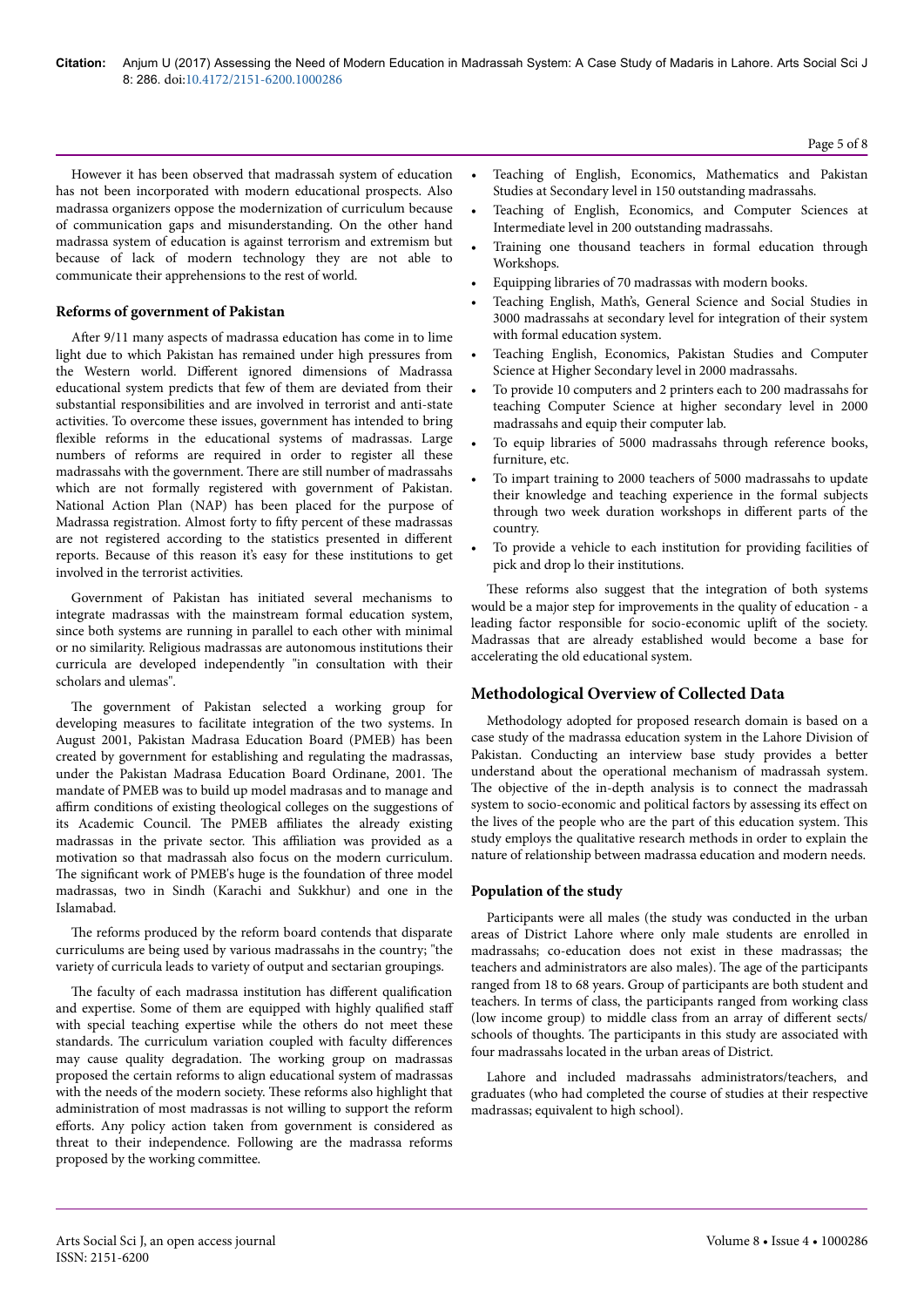**Citation:** Anjum U (2017) Assessing the Need of Modern Education in Madrassah System: A Case Study of Madaris in Lahore. Arts Social Sci J 8: 286. doi:10.4172/2151-6200.1000286

#### **Data collection tool**

Method including interviews and these interviews contain open ended questions. Total of 107 participants take part in the interview session which is conducted on one to one basis.

Questions explored their perceptions, understandings, and values about the domains like the goals and purposes of madrassa education, type of curriculum used in the madrassas, socio-economic background of the students, reasons for which parents send their children to madrassas, economic opportunities available to madrassa graduates, and the career options they take up after graduation. Additionally meetings with these madrassahs 'administrators, teachers, and students are also conducted.

#### **Sample size**

Sampling method employed for the data is stratified sampling as the certain group of people with particular demographics are selected. Sample size of 107 students is taken from the different Madrassas in Lahore.

## **Demographic description**

Demographic overview of Sample participants is as follows (Table 2).

| Variables          | Frequency      | Percentage |
|--------------------|----------------|------------|
| <b>Family Size</b> |                |            |
| 01-Mar             | 9              | 8.5        |
| 04-May             | 39             | 36.4       |
| 6                  | 52             | 48.6       |
| Did not Response   | $\overline{7}$ | 6.5        |
| Fathers Occupation |                |            |
| Personal Business  | 39             | 36.4       |
| Employed           | 50             | 46.7       |
| Unemployed         | 13             | 12.1       |
| Did not Response   | 5              | 4.7        |
| Sect               |                |            |
| Barailvi           | 34             | 31.8       |
| Dyoband            | 33             | 30.8       |

Table 2: Demographic overview of Sample participants.

# **Data Analysis**

Data is analyzed in three steps. At the first step, descriptive statistics is computed for items of the scales. At the second step, a series of Chisquare goodness of fit test were carried out to assess the different responses of the participants for each item of scientific education in Madrassa.

In final step chi square test of independence is conducted to assess the association between variables. All these analyses were conducted through SPSS (version 20). Data analysis details are not presented in order to keep the article short.

## **Discussion**

During interviews, Madrassa students share their experiences and highlights that they have multiple problems like poor infrastructure, unemployment, lack of basic necessities like electricity water and gas. Also due to the fund raising activities, they are considered as terrorists and their egos are hurt.

After the analysis of data collected from the interviews, it is revealed that they are not satisfied with their education system and also this system is less adaptable for them as compare to other private and public educational systems. Also they feel that they do not have any kind of job opportunity in different fields of science and arts, after completing their education.

It is also concluded from findings that madrassa students prefer that the scientific knowledge of Science, Mathematics and Economics is equally important in order to face the challenges of new millennium. Also internet is an important source of education in madrassa system of education whereas madrassa teachers are not very comfortable with the latest system of education.

Madrassa students also agreed upon that education of jihad is also important along with the Hadees and Fiqh education, where as they do not agree with the concept of co-education education system in madrassas.

They also claimed that Islamic education does not promote terrorism and it is also found that Islam is not the reason of war in the world. Нey strongly believe that Islam is a religion of peace and if someone is considering Muslims as terrorists then this is seriously a false obligation. Not all as few of Madrassas are using for terrorist activities which is in interest of some other people. Results of chi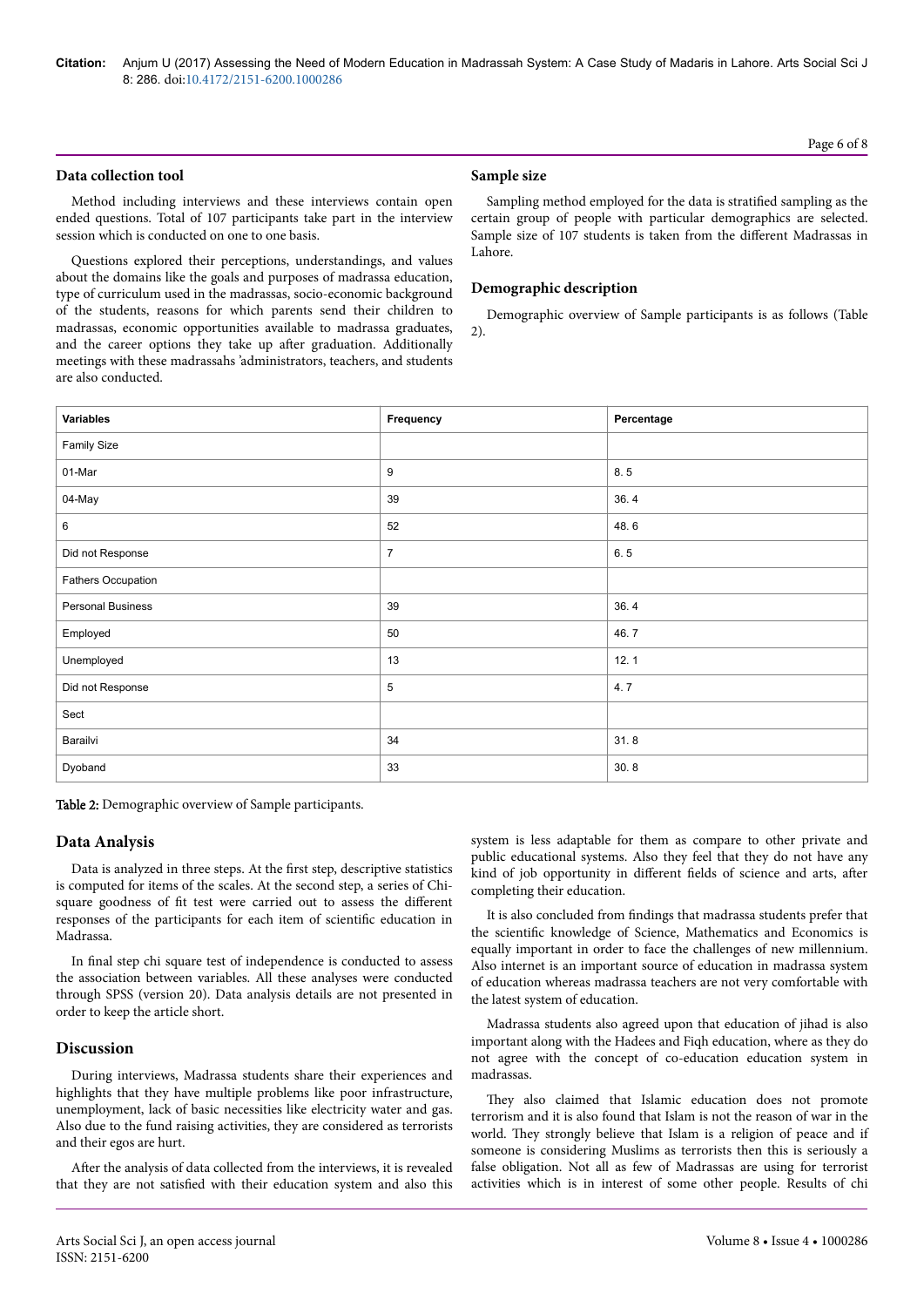Page 7 of 8

square test of independence showed that the students who opted madrassah with choice and who did not, are not much satisfied with the madrassah education. Moreover the students who lived with good living conditions and who did not said that madrassa should be run under the government supervision. On other hand, students who prefer co-education system were of the opinion that it is more likely to promote vulgarity. Furthermore the students who prefer scientific education in madrassah were more likely in favor of internet usage.

# **Conclusion**

In this section the main conclusions derived from this study is discussed, relative to the empirical evidence and findings from the document analysis in relation to religious education system in Pakistan and its role in the development of the state.

Public Education Sector in Pakistan suffers from insufficient financial input, low levels of efficiency for implementation of practical reforms along with the poor quality of management, monitoring, supervision, and teaching strategies. As a result, Pakistan has one of the lowest rates of literacy in the world, and the lowest among countries of comparative resources and social/economic situations. The literacy rate in Pakistan is low (approximately 44%) and average per capita income is around \$900 [13].

The analysis of the empirical evidence related to the four madrassas, located in Lahore, suggests that all of these madrassas provide free education and basic facilities, such as boarding, food, and clothing to students from the most under privileged areas of the rural areas. Madrassahs (religious schools) thus provide an essential service to the economically impoverished families that cannot afford to educate their children through public or private education systems mainly because of poverty.

Parents send their children prefer this type of education due to two main reasons: poverty and to receive Islamic education and training. Madrassah graduates mostly tend to join other madrassas and mosques as priests and teachers, where they teach Islamic studies to children from the local communities. Some also teach Islamic studies and Arabic at public schools. Нey teach children about fundamental principles of Islam and how to read the Quran; also helping them to memorize the Quranic text.

# **Suggestions**

The conclusion of the study supports the following factors:

- Majority of the graduates from these madrassas are not able to participate in the economic activities of country due to their decrepit studies. However, some of them take join the professions of teaching in public schools, business, and agriculture.
- The government is making efforts to integrate madrassa education with formal public education system in order to enable madrassas to play a more visible and active role in national and economic development.
- The Government of Pakistan hopes that the integration of two systems would be a major step for improvements in the quality of education - a major factor responsible for socio-economic uplift of the society.
- Both religious and formal education in madrassas should be implemented practically. Also vocational training should also be included in madrassahs curriculum.
- Madrassah education is generally not preparing its students to participate in mainstream economic activities. Madrassah education in Pakistan further alienates people from the most disadvantageous sections of the society by creating a welfare system, which does not prepare its students to join the mainstream developmental sections of the society. Нe government is making efforts to reform this religious education system so that it can play a more effective role in national development. Madrassa teachers, graduates, and administrators, who participated in this study, are also in favor of including formal education in madrassahs curriculum.
- Government should provide training and high salaries to madrassah teachers. "Higher salaries" from the government would help them to meet family needs and expenses.
- However Madrassah administration has strong reservation regarding the policy and procedure the government wants to adopt in registration of these madrassah to bring them in main stream.
- Different recommendations that can be considered valuable in the context of the domain are as follows:
- Government in power should take serious steps for considering the Madrassah education as an important part of education system. So that people do not consider Madrassah education only a source of Islamic education but do consider them as the source of inspiration for real world advancements.
- Every Madrassa should be legally registered with the government and process of registration should be easy and flawless, so that all the activities running inside the madrassas should be kept under serious observations.
- Islamic and educational curriculum taught in madrassah system should be modernized and according to the latest trends so that students of madrassahs can later on effectively deal with the real world challenges.
- Government must defend all these Islamic institutions on serious grounds in front of all other countries, so that western world should know that these places are not for the terrorists, but these are peaceful institutions like other universities and colleges.
- There should be some monitory committees which visit the madrassas on monthly or yearly basis so that activities of these institutions should be kept in line with the main stream activities of the other government institutions.
- Proper funding system should be implemented for their financial needs so that standards of these institutions can be according to the modern world.

# **References**

- 1. [Ahmed S, Stroehlein A \(2005\) Pakistan: Still Schooling Extremists.](http://www.washingtonpost.com/wp-dyn/content/article/2005/07/15/AR2005071501617.html) [Washington Post.](http://www.washingtonpost.com/wp-dyn/content/article/2005/07/15/AR2005071501617.html)
- 2. Ahmad Z (2000) Islam and Muslims in South Asia, Delhi: Authors Press.
- 3. Maleeha A (2003) Нe [Process and Impact of Ideologization of Islam in](https://www.abc.se/home/m9783/ir/d/1/49MaleehaAslam.pdf) [Pakistan.](https://www.abc.se/home/m9783/ir/d/1/49MaleehaAslam.pdf)
- 4. Krishna K (2007) Education and Culture: India's Quest for a Secular Policy. In Kumar, Krishna and Oesterheld, Jaochim (eds.) Education and Social Change in South Asia, New Delhi: Orient Longman.
- 5. [UNDP Human Development Report \(2013\).](http://www.undp.org/content/undp/en/home/librarypage/hdr/human-development-report-2013.html)
- 6. Amneh S (2006) Warring ideologies: Нe use of education policy to control religious fundamentalism in Pakistan. (Unpublished Master's Thesis) Crowford School: The Australian University.
- 7. [Zia R \(2003\) Religion and education in Pakistan: an overview. 33:](https://link.springer.com/article/10.1023%2FA%3A1023690712978?LI=true) [165-178.](https://link.springer.com/article/10.1023%2FA%3A1023690712978?LI=true)